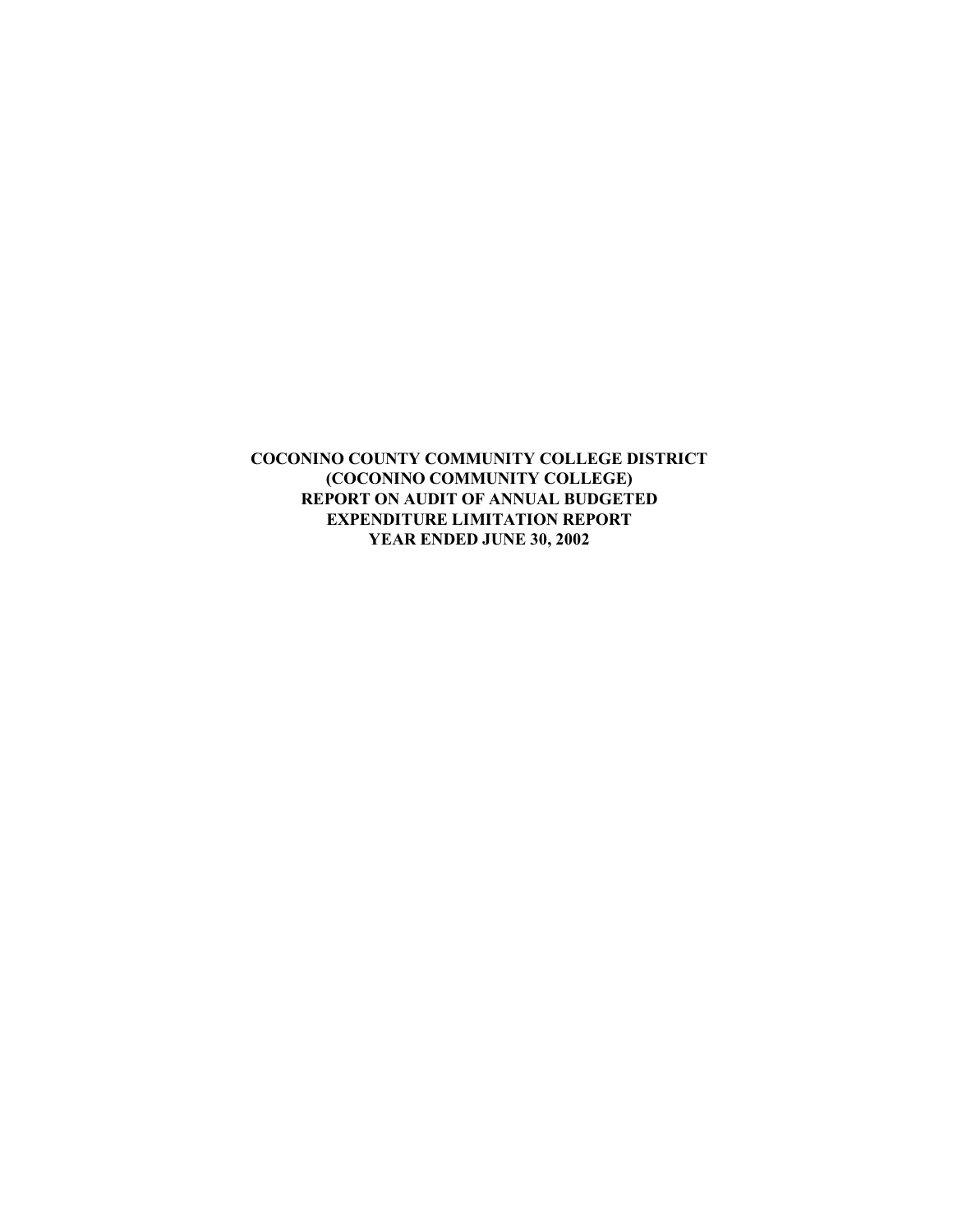#### **COCONINO COUNTY COMMUNITY COLLEGE DISTRICT (COCONINO COMMUNITY COLLEGE) REPORT ON AUDIT OF ANNUAL BUDGETED EXPENDITURE LIMITATION REPORT YEAR ENDED JUNE 30, 2002**

| <b>TABLE OF CONTENTS</b>                                | <b>PAGE</b>    |
|---------------------------------------------------------|----------------|
| Independent Auditors' Report                            |                |
| Annual Budgeted Expenditure Limitation Report - Part I  | 2              |
| Annual Budgeted Expenditure Limitation Report - Part II | $\mathcal{F}$  |
| Notes to Annual Budgeted Expenditure Limitation Report  | $\overline{4}$ |
|                                                         |                |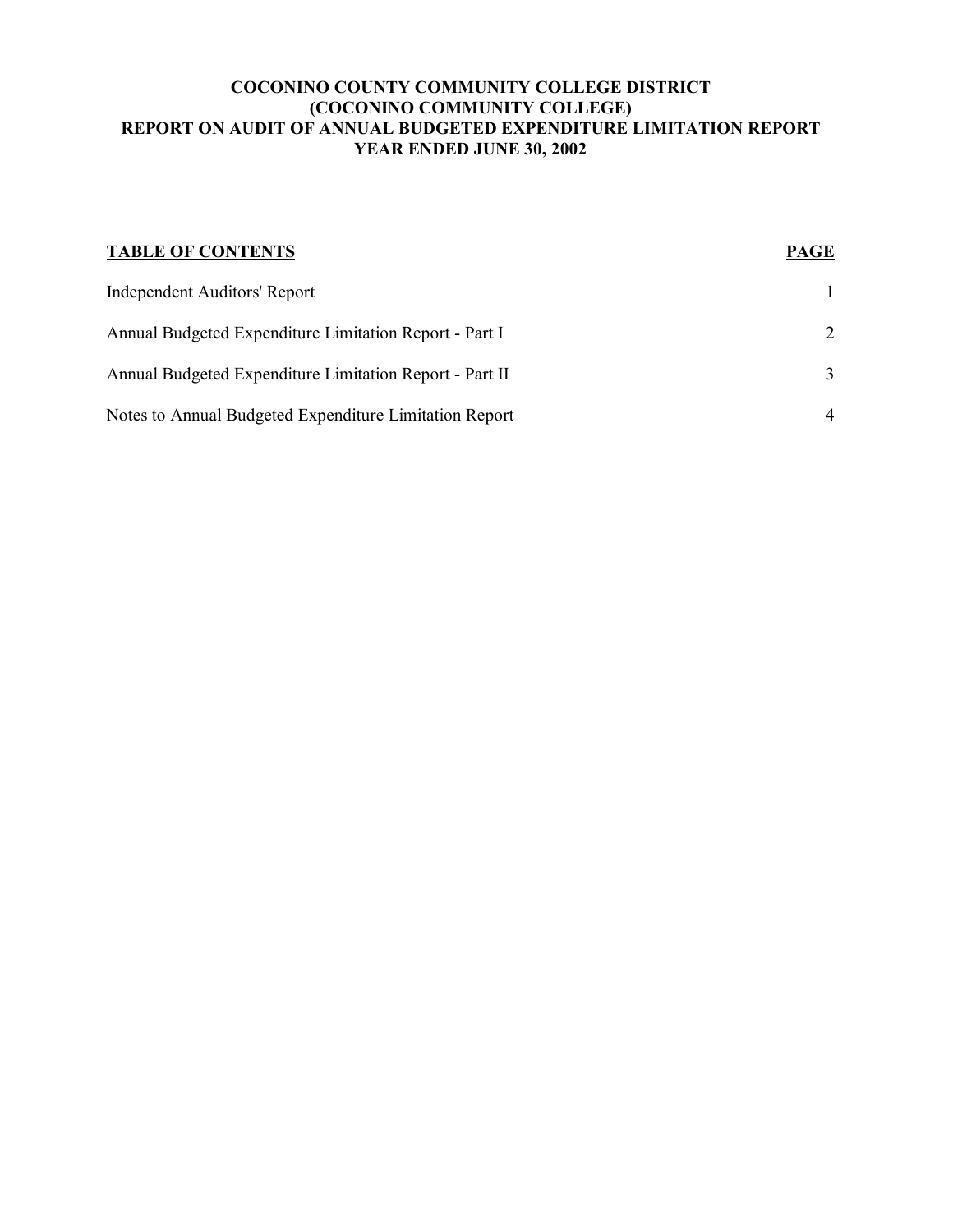# HEINFELD, MEECH & CO., P.C. CERTIFIED PUBLIC ACCOUNTANTS

Gary Heinfeld, CPA, CGFM Nancy A. Meech, CPA, CGFM Jennifer L. Shields, CPA C. Christopher Arvizu, CPA

3003 N. Central Avenue, Suite 1175 Phoenix, Arizona 85012 (602) 277-9449 Fax (602) 277-9297

www.heinfeldmeech.com

## **INDEPENDENT AUDITORS' REPORT**

Auditor General of the State of Arizona

The Governing Board of Coconino County Community College District

We have audited the accompanying Annual Budgeted Expenditure Limitation Report of Coconino County Community College District for the year ended June 30, 2002. This report is the responsibility of the District's management. Our responsibility is to express an opinion on this report based on our audit.

We conducted our audit in accordance with U.S. generally accepted auditing standards. Those standards require that we plan and perform the audit to obtain reasonable assurance about whether the report is free of material misstatement. An audit includes examining, on a test basis, evidence supporting the amounts and disclosures in the report. An audit also includes assessing the accounting principles used and significant estimates made by management, as well as evaluating the overall report presentation. We believe that our audit provides a reasonable basis for our opinion.

The accompanying Annual Budgeted Expenditure Limitation Report was prepared for the purpose of complying with the uniform expenditure reporting system as discussed in Note 1, and is not intended to be a presentation in conformity with U.S. generally accepted accounting principles.

In our opinion, the Annual Budgeted Expenditure Limitation Report of Coconino County Community College District for the year ended June 30, 2002, referred to above presents fairly, in all material respects, the information required by the uniform expenditure reporting system on the basis of accounting described in Note 1.

This report is intended solely for the information and use of the members of the Arizona State Legislature and the Governing Board, and for the filing with the Auditor General of the State of Arizona and is not intended to be and should not be used by anyone other than these specified parties. However, this report is a matter of public record and its distribution is not limited.

HEINFELD, MEECH & CO., P.C. Certified Public Accountants

October 10, 2002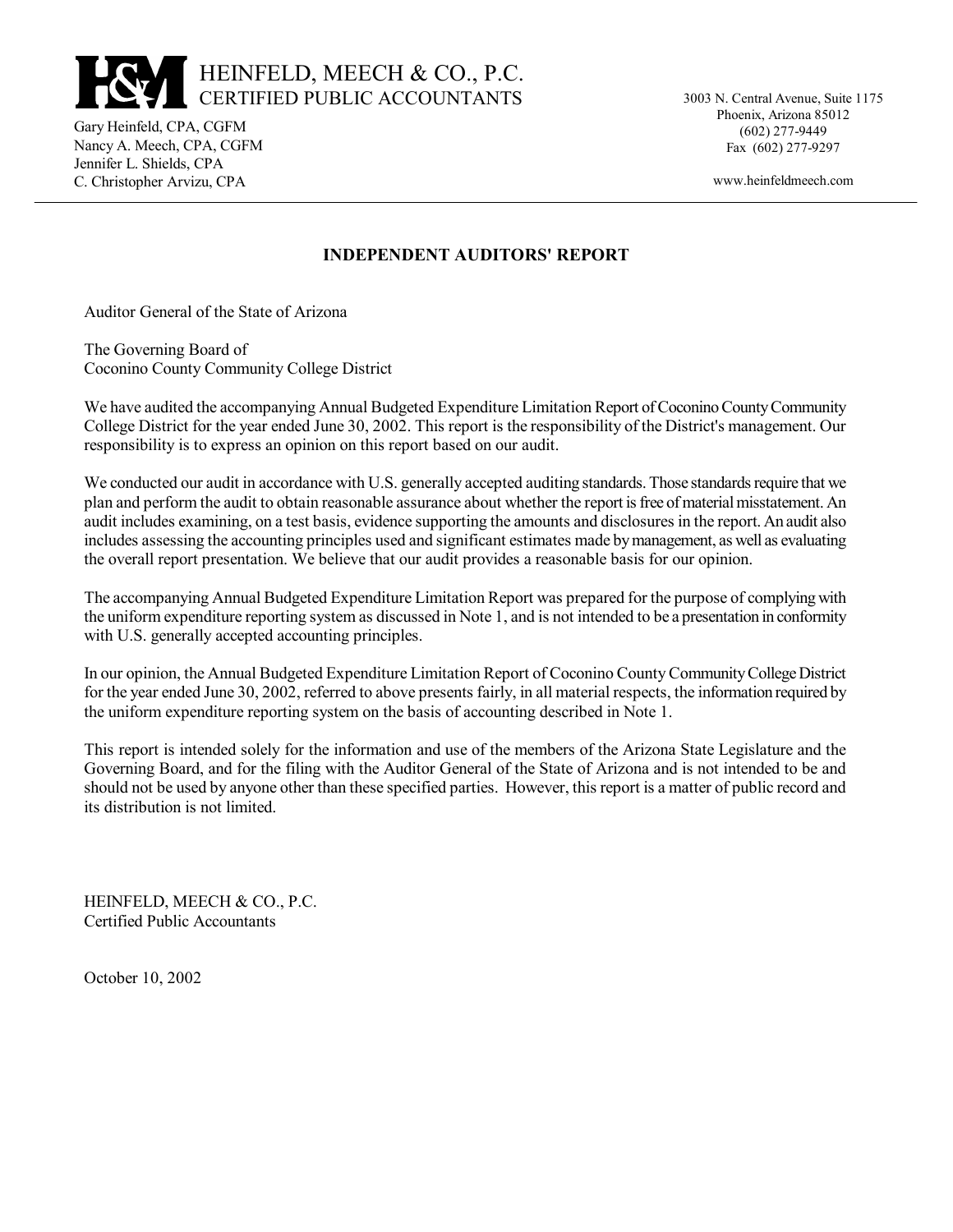# **COCONINO COUNTY COMMUNITY COLLEGE DISTRICT (COCONINO COMMUNITY COLLEGE) ANNUAL BUDGETED EXPENDITURE LIMITATION REPORT - PART 1 YEAR ENDED JUNE 30, 2002**

| 1. Economic Estimates Commission expenditure limitation                                                          | \$8,996,579      |             |
|------------------------------------------------------------------------------------------------------------------|------------------|-------------|
| 2. Voter approved modified expenditure limitation                                                                | N/A              |             |
| 3. Enter applicable amount from Line 1 or Line 2                                                                 |                  | \$8,996,579 |
| 4. Total amount subject to the expenditure limitation (from Part II, Line C)                                     | \$9,314,557      |             |
| 5. Less expenditures of monies received pursuant to Arizona Revised<br>Statutes §15-1472 (workforce development) | (317,979)<br>\$. |             |
| 6. Adjusted amount subject to the expenditure limitation                                                         |                  | \$8,996,578 |
| 7. Amount under the expenditure limitation                                                                       |                  |             |

I hereby certify, to the best of my knowledge and belief, that the information contained in this report is accurate and in accordance with the requirements of the uniform expenditure reporting system.

Signature of Chief Fiscal Officer:

Name and Title: Jami V. Bradley, Vice President for Administrative Support Telephone Number: (520) 527-4441 Date: October 10, 2002

See accompanying notes to report.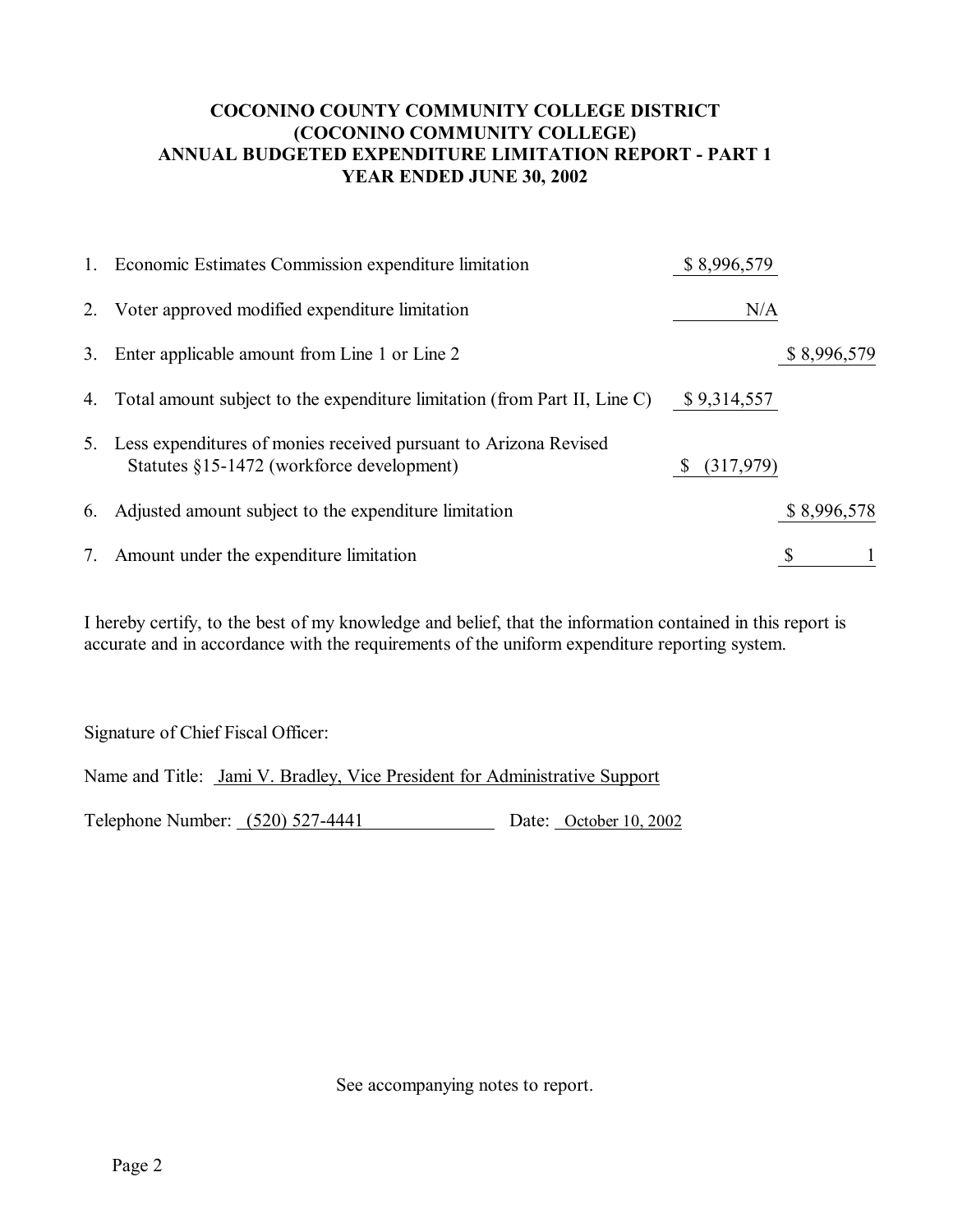#### **COCONINO COUNTY COMMUNITY COLLEGE DISTRICT (COCONINO COMMUNITY COLLEGE) ANNUAL BUDGETED EXPENDITURE LIMITATION REPORT - PART II YEAR ENDED JUNE 30, 2002**

|                                       | <b>Current Funds</b> |               |    |             | Plant Funds  |               |              |                            |
|---------------------------------------|----------------------|---------------|----|-------------|--------------|---------------|--------------|----------------------------|
|                                       | Unrestricted         |               |    |             |              |               |              |                            |
|                                       |                      | Auxiliary     |    |             |              | Retirement of |              |                            |
| Description                           |                      | General       |    | Enterprises | Restricted   | Unexpended    | Indebtedness | Total                      |
| A. Total budgeted expenditures        | \$                   | 10,149,576 \$ |    | 49,650 \$   | 2,425,757 \$ | 6,972,697     | 1,813,343    | $\mathbb{S}$<br>21,411,023 |
| B. Less exclusions claimed:           |                      |               |    |             |              |               |              |                            |
| Debt service requirements on          |                      |               |    |             |              |               |              |                            |
| bonded indebtedness (Note 2)          |                      |               |    |             |              |               | 1,813,343    | 1,813,343                  |
| Grants and aid from the federal       |                      |               |    |             |              |               |              |                            |
| government                            |                      | 14,869        |    |             | 2,042,690    |               |              | 2,057,559                  |
| Grants, aid, contributions, or gifts  |                      |               |    |             |              |               |              |                            |
| from a private agency, organization,  |                      |               |    |             |              |               |              |                            |
| or individual except amounts          |                      |               |    |             |              |               |              |                            |
| received in lieu of taxes             |                      | 79,363        |    |             | 17,425       |               |              | 96,788                     |
| Amounts accumulated for the           |                      |               |    |             |              |               |              |                            |
| purchase of land and the purchase     |                      |               |    |             |              |               |              |                            |
| or construction of buildings or       |                      |               |    |             |              |               |              |                            |
| improvements (Note 3)                 |                      |               |    |             |              | 6,972,697     |              | 6,972,697                  |
| Tuition and fees (Note 4)             |                      | 1,156,079     |    |             |              |               |              | 1,156,079                  |
| Total exclusions claimed              |                      | 1,250,311     |    |             | 2,060,115    | 6,972,697     | 1,813,343    | 12,096,466                 |
| C. Amounts subject to the expenditure |                      |               |    |             |              |               |              |                            |
| limitation                            | \$                   | 8,899,265     | -S | 49,650 \$   | 365,642 \$   |               | \$           | 9,314,557<br>\$            |

See accompanying notes to report.